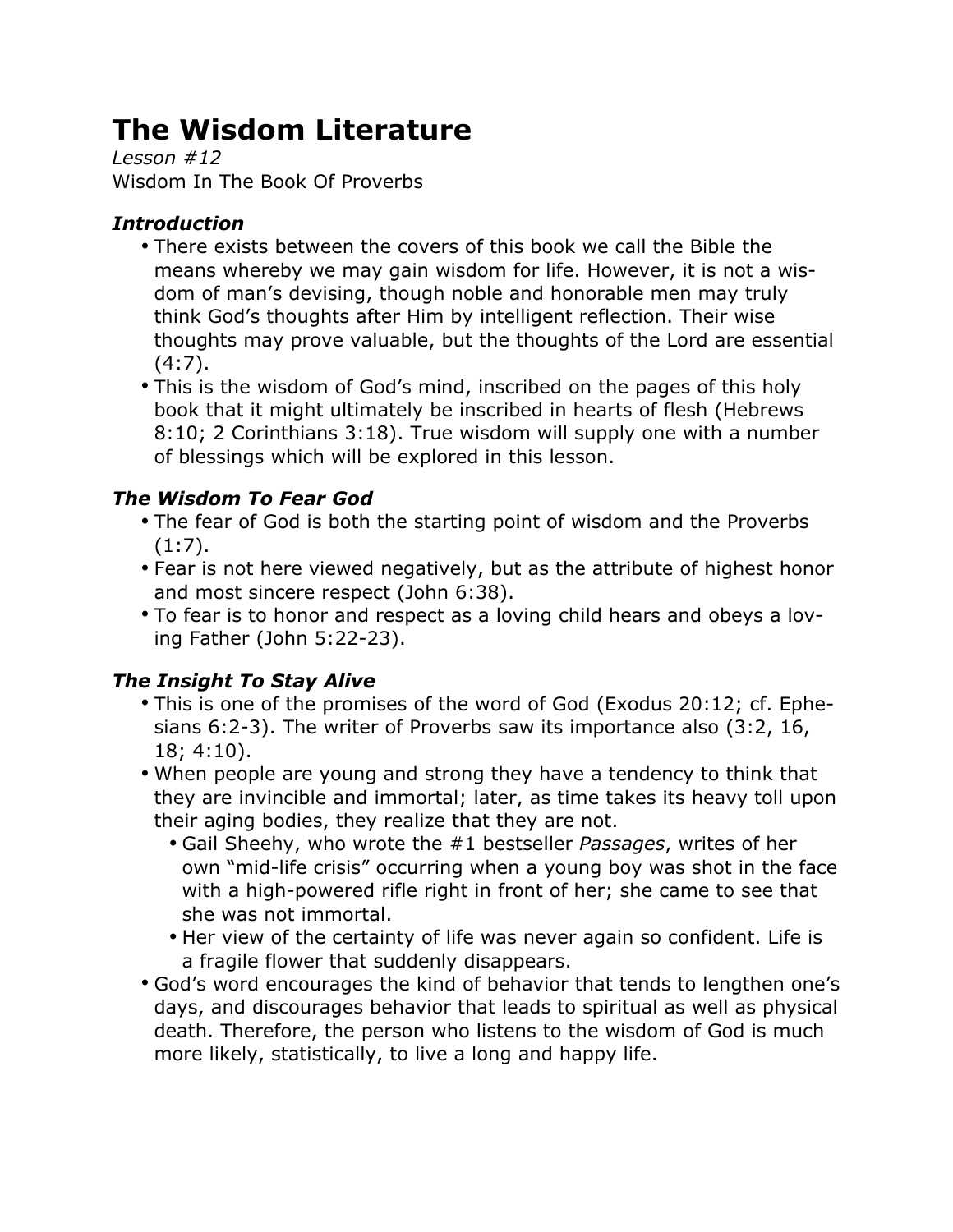#### *The Knowledge Of Where Happiness Is Found*

- Happiness is the outgrowth of a life lived in pursuit and appreciation of true wisdom (3:13-18).
- This is not identical with educational achievements, which may in themselves prove a frustration.
- Many people squander their lives in search of happiness in physical pursuits, all of which ultimately prove unsatisfactory (Ecclesiastes 1:1-2:26).

#### *The Perception Of True Peace*

- Solomon promises to the seeker of spiritual wisdom the enjoyment of *shalom* or "peace," which indicates general well-being (3:2, 17).
- This peace is equated with spiritual security.
	- You will walk in your way securely (3:23).
	- Your foot will not stumble (3:23).
	- You will not be afraid (3:24).
	- Your sleep will be sweet (3:24).
	- The Lord will be your confidence (3:26).
	- He will keep your foot from being caught (3:26).
- Jesus came to leave us in peace (John 14:27; 16:33).

## *The Insight To Succeed In The World*

- Clearly one can experience good success through the application of principles of wisdom and truth (4:7-8; Joshua 1:8).
- Joseph in Egypt is an excellent illustration of how one's stand for right can lead to both temporary problems and long-range success (Genesis 37:1-41:57).
	- Joseph wound up in prison on a trumped-up charge because he would not give in to a married woman's advances.
	- Ultimately, he ruled all Egypt at Pharaoh's right hand.
- The prophet Daniel experienced a similar fate (Daniel 6:1-28).
	- He was thrown into the lion's den for his unwillingness to bow to the king's unyielding decree.
	- Ultimately, he was raised to a high position as the king's counselor.
- In both of these instances God brought good success to men who stood for truth and right, even though for a time it appeared that they had been brought low because of their virtue and sterling character.
- Material rewards are said to follow in the wake of wise living (3:9-10). In its purest sense, wisdom is viewed as its own reward (2:5, 10).